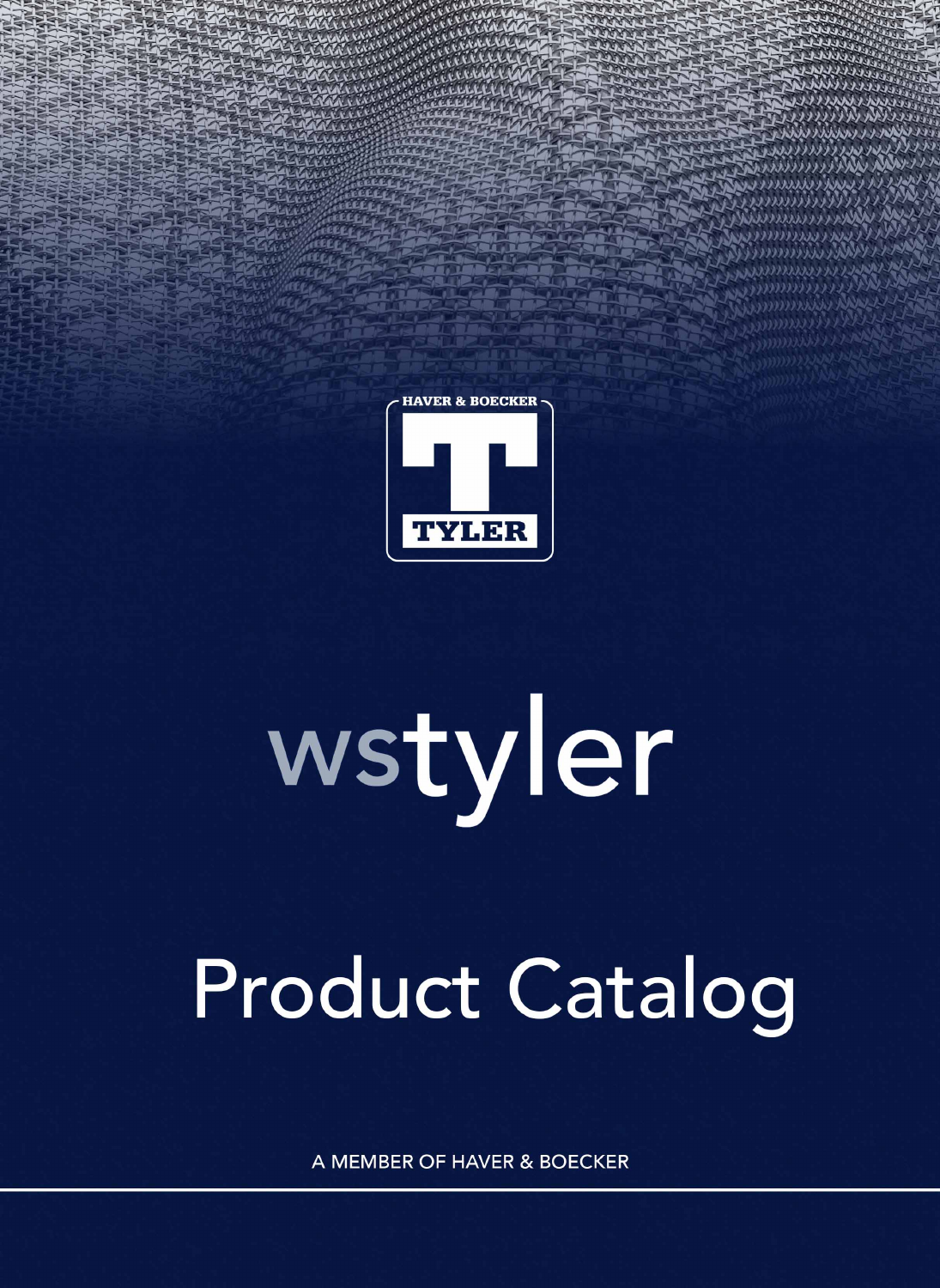# INFORMATION/GUIDE FOR TEST SIEVING

#### For information regarding specific specifications, please refer to Standards ASTM E11-09 & ISO 565, 3310-1

|                            |                                  |                               | Permissible                      | <b>Opening Dimension</b>            | Maximum                      | Nominal Wire   |
|----------------------------|----------------------------------|-------------------------------|----------------------------------|-------------------------------------|------------------------------|----------------|
| Standard                   | Sieve Designation<br>Alternative | Nominal Sieve<br>Opening, in. | Variation<br>in Openings         | not more than 5%<br>of the Openings | Individual<br>Opening        | Diameter, mm   |
| (1)                        | (2)                              | (3)                           | (4)                              | (5)                                 | (6)                          | (7)            |
| 125 mm                     | 5 in.                            | 5                             | ± 3.66mm                         | 130.00 mm                           | 130.9 mm                     | 8.00           |
| 106 mm                     | 4.24 in.                         | 4.24                          | $±3.12$ mm                       | 110.2 mm                            | 111.1 mm                     | 6.30           |
| 100 mm                     | 4 in.                            | 4                             | $±2.94$ mm                       | 104.0 mm                            | 104.8 mm                     | 6.30           |
| 90 mm                      | 3-1/2 in.                        | 3.5                           | $±2.70$ mm                       | 93.6 mm                             | 94.4 mm                      | 6.30           |
| 75 mm                      | 3 in.                            | 3                             | $± 2.20$ mm                      | 78.1 mm                             | 78.7 mm                      | 6.30           |
| 63 mm                      | $2 - 1/2$ in.                    | 2.5                           | $± 1.90$ mm                      | 65.6 mm                             | 66.2 mm                      | 5.60           |
| 53 mm                      | 2.12 in.                         | 2.12                          | $± 1.60$ mm                      | 55.2 mm                             | 55.7 mm                      | 5.00           |
| 50 mm                      | 2 in.                            | $\overline{c}$                | $± 1.50$ mm                      | 52.1 mm                             | 52.6 mm                      | 5.00           |
| 45 mm                      | 1-3/4 in.                        | 1.75                          | $± 1.40$ mm                      | 46.9 mm                             | 47.4 mm                      | 4.50           |
| 37.5 mm<br>3 1.5 mm        | $1 - 1/2$ in.<br>$1 - 1/4$ in.   | 1.5<br>1.25                   | $± 1.10$ mm<br>$± 1.00$ mm       | 39.1 mm<br>32.9 mm                  | 39.5 mm<br>33.2 mm           | 4.50<br>4.00   |
| 26.5 mm                    | 1.06 in.                         | 1.06                          | $±.800$ mm                       | 27.7 mm                             | 28.0 mm                      | 3.55           |
| 25.0 mm                    | 1.00 in.                         | $\mathbf{1}$                  | $±.800$ mm                       | 26.1 mm                             | 26.4 mm                      | 3.55           |
| 22.4 mm                    | 7/8 in.                          | 0.875                         | $±.700$ mm                       | 23.4 mm                             | 23.7 mm                      | 3.55           |
| 19.0 mm                    | 3/4 in.                          | 0.750                         | $±.600$ mm                       | 19.9 mm                             | 20.1 mm                      | 3.15           |
| 16.0 mm                    | 5/8 in.                          | 0.625                         | $±.500$ mm                       | 16.7 mm                             | 17.0 mm                      | 3.15           |
| 13.2 mm                    | 0.530 in.                        | 0.530                         | $±.410$ mm                       | 13.83 mm                            | 14.05 mm                     | 2.80           |
| 12.5 mm                    | $1/2$ in.                        | 0.500                         | $±.390$ mm                       | 13.10 mm                            | 13.31 mm                     | 2.50           |
| $11.2$ mm                  | 7/16 in.                         | 0.438                         | $±.350$ mm                       | 11.75 mm                            | 11.94 mm                     | 2.50           |
| $9.5$ mm                   | 3/8 in.                          | 0.375                         | $±.300$ mm                       | 9.97 mm                             | 10.16 mm                     | 2.24           |
| 8.0<br>mm                  | 5/16 in.                         | 0.312                         | $±.250$ mm                       | 8.41 mm                             | 8.58 mm                      | 2.00           |
| 6.7 mm                     | 0.265 in.                        | 0.265                         | $±.210$ mm                       | 7.05 mm                             | 7.20 mm                      | 1.80           |
| 6.3 mm                     | $1/4$ in.                        | 0.250                         | $±.200$ mm                       | 6.64 mm                             | 6.78 mm                      | 1.80           |
| 5.6 mm                     | No. 3-1/2 (E)                    | 0.223<br>0.187                | $±.180$ mm<br>$±.150$ mm         | 5.90 mm<br>5.02 mm                  | $6.04 \text{ mm}$<br>5.14 mm | 1.60<br>1.60   |
| 4.75 mm<br>4.00 mm         | No. 4<br>No. 5                   | 0.157                         | $±.130$ mm                       | 4.23 mm                             | 4.35 mm                      | 1.40           |
| 3.35 mm                    | No. 6                            | 0.132                         | $±.110$ mm                       | 3.55 mm                             | 3.66 mm                      | 1.25           |
| 2.80 mm                    | No. 7                            | 0.110                         | $±.095$ mm                       | 2.975 mm                            | 3.070 mm                     | 1.12           |
| 2.36 mm                    | No. 8                            | 0.0937                        | $±.080$ mm                       | 2.515 mm                            | 2.600 mm                     | 1.00           |
| $2.00$ mm                  | No. 10                           | 0.0787                        | $±.070$ mm                       | 2.135 mm                            | 2.215 mm                     | 0.900          |
| $1.7$ mm                   | No. 12                           | 0.0661                        | $±.060$ mm                       | 1.820 mm                            | 1.890 mm                     | 0.800          |
| $1.4$ mm                   | No. 14                           | 0.0555                        | $±.050$ mm                       | 1.505 mm                            | 1.565 mm                     | 0.710          |
| $1.18$ mm                  | No. 16                           | 0.0469                        | $±.045$ mm                       | 1.270 mm                            | 1.330 mm                     | 0.630          |
| $1.00$ mm                  | No. 18                           | 0.0394                        | $±.040$ mm                       | 1.080 mm                            | 1.135 mm                     | 0.560          |
| 850 µmF                    | No. 20                           | 0.0331                        | $± 35$ $\mu$ m                   | 925 $\mu$ m                         | 970<br>$\mu$ m               | 0.500          |
| 710 $\mu$ m                | No. 25                           | 0.0278                        | $± 30$ $\mu$ m                   | $775 \mu m$                         | 815 $\mu$ m                  | 0.450          |
| 600 $\mu$ m                | No. 30                           | 0.0234<br>0.0197              | $± 25$ $\mu$ m                   | $660 \mu m$                         | 695 $\mu$ m                  | 0.400          |
| 500 $\mu$ m<br>425 $\mu$ m | No. 35<br>No. 40                 | 0.0165                        | $± 20$ $\mu$ m<br>±19<br>$\mu$ m | 550 $\mu$ m<br>471 $\mu$ m          | 585 $\mu$ m<br>502 $\mu$ m   | 0.315<br>0.280 |
| 355 $\mu$ m                | No. 45                           | 0.0139                        | $± 16$ $\mu$ m                   | 396 $\mu$ m                         | 426 $\mu$ m                  | 0.224          |
| 300 $\mu$ m                | No. 50                           | 0.0117                        | $± 14$ µm                        | $337 \mu m$                         | 363 $\mu$ m                  | 0.200          |
| 250 $\mu$ m                | No. 60                           | 0.0098                        | $± 12$ $\mu$ m                   | $283 \mu m$                         | $306 \mu m$                  | 0.160          |
| 212 $\mu$ m                | No. 70                           | 0.0083                        | $± 10$ µm                        | 242 $\mu$ m                         | 263 $\mu$ m                  | 0.140          |
| 180 $\mu$ m                | No. 80                           | 0.0070                        | ± 9<br>$\mu$ m                   | $207 \mu m$                         | 227 $\mu$ m                  | 0.125          |
| 150 $\mu$ m                | No. 100                          | 0.0059                        | ±8<br>$\mu$ m                    | 174 $\mu$ m                         | 192 $\mu$ m                  | 0.100          |
| 125 $\mu$ m                | No. 120                          | 0.0049                        | ±7<br>$\mu$ m                    | 147 $\mu$ m                         | 163 $\mu$ m                  | 0.090          |
| 106 $\mu$ m                | No. 140                          | 0.0041                        | ± 6<br>$\mu$ m                   | 126 $\mu$ m                         | 141 $\mu$ m                  | 0.071          |
| 90 $\mu$ m                 | No. 170                          | 0.0035                        | ± 5<br>$\mu$ m                   | 108 $\mu$ m                         | 122 $\mu$ m                  | 0.063          |
| 75 µm                      | No. 200                          | 0.0029                        | ± 5<br>$\mu$ m                   | 91 µm                               | 103 $\mu$ m                  | 0.050          |
| 63 µm                      | No. 230                          | 0.0025                        | ±4<br>$\mu$ m                    | $77 \mu m$                          | 89 $\mu$ m                   | 0.045          |
| 53 $\mu$ m                 | No. 270<br>No. 325               | 0.0021<br>0.0017              | ±4<br>$\mu$ m                    | 66 µm                               | 76 µm                        | 0.036<br>0.032 |
| 45 $\mu$ m<br>38 µm        | No. 400                          | 0.0015                        | ±3<br>$\mu$ m<br>$\pm\,3$        | $57 \mu m$<br>$48 \mu m$            | 66 $\mu$ m<br>57 $\mu$ m     | 0.030          |
| 32 µm                      | No. 450                          | 0.0012                        | $\mu$ m<br>±3<br>$\mu$ m         | 42 µm                               | 50 $\mu$ m                   | 0.028          |
| $25 \mu m$                 | No. 500                          | 0.0010                        | ±3<br>$\mu$ m                    | 34 µm                               | 41 $\mu$ m                   | 0.025          |
| $20 \mu m$                 | No. 635                          | 0.0008                        | $±3$ $\mu$ m                     | $29 \mu m$                          | $35 \mu m$                   | 0.020          |
|                            |                                  |                               |                                  |                                     |                              |                |

A - These Standard designations correspond to the values for test sieve openings recommended by the International Standards Organization, Geneva, Switzerland, except where noted.

B - Only approximately equivalent to the metric values in Column 1.

C - The average diameter of the wires in the x and y direction, measured separately, of any wire cloth shall not deviate from the nominal values by more than +/- 15%.

D - These sieves are not in the standard series but they have been included because they are in common usage.

E - These numbers (3-1/2 to 635) are the approx. number of openings per linear in. but it is preferred that the sieve be identified by the standard designation in millimeters or micronmeters.

F - 1000  $\mu$ m - 1 mm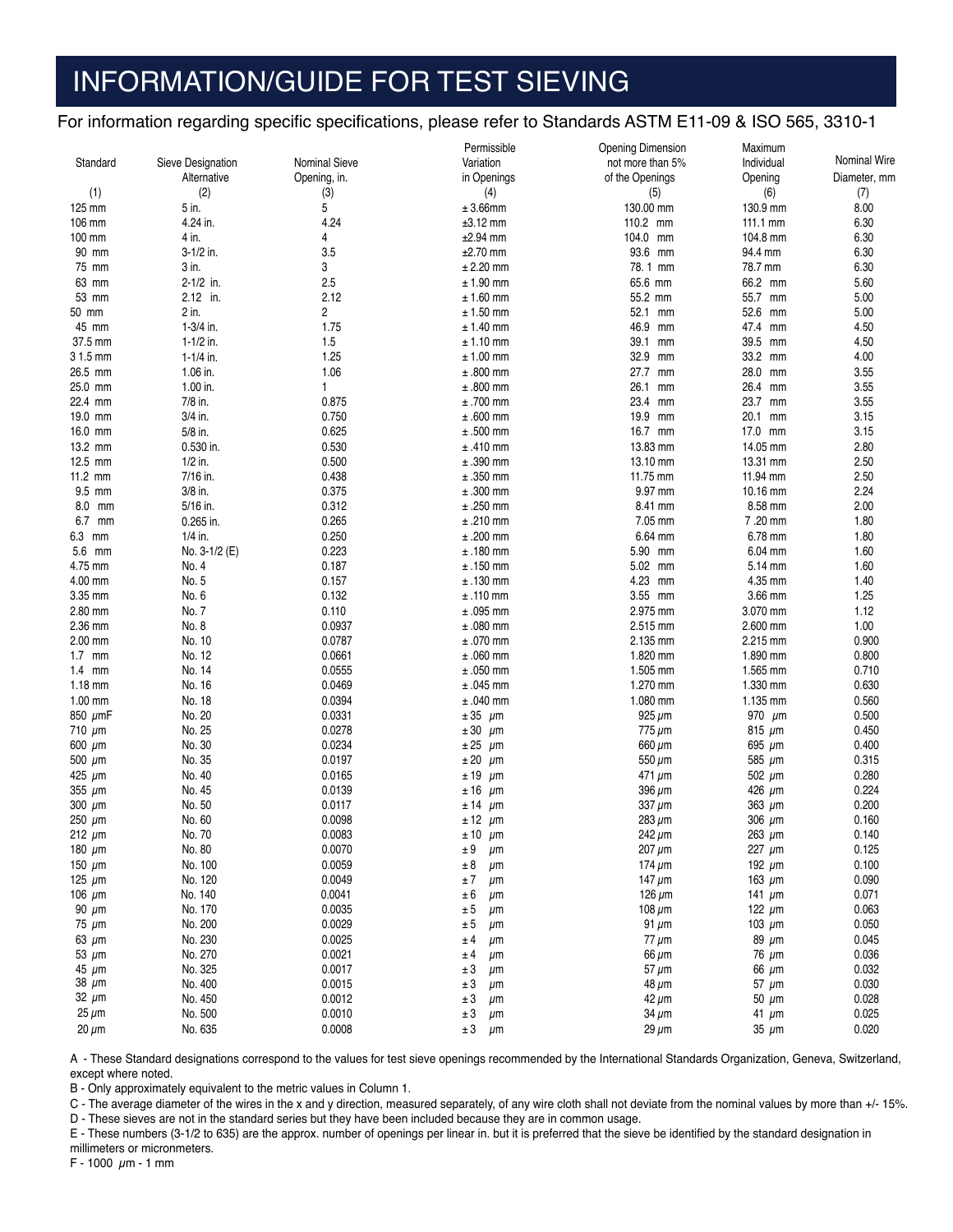| <b>DESIGNATION</b>                                                |                                                                               |                                                      | STAINLESS FRAME -<br><b>STAINLESS CLOTH</b>         | <b>BRASS FRAME -</b><br><b>STAINLESS CLOTH</b>       |                                      |  | <b>BRASS FRAME -</b><br><b>BRASS CLOTH</b> |                                      |  |
|-------------------------------------------------------------------|-------------------------------------------------------------------------------|------------------------------------------------------|-----------------------------------------------------|------------------------------------------------------|--------------------------------------|--|--------------------------------------------|--------------------------------------|--|
| U.S.A.                                                            | <b>METRIC</b>                                                                 | FULL HT.<br>PART#                                    | HALF HT.<br>PART#                                   | FULL HT.<br>PART#                                    | HALF HT.<br>PART#                    |  | FULL HT.<br>PART#                          | HALF HT.<br>PART#                    |  |
| 4"<br>$3 - 1/2"$<br>З"<br>$2 - 1/2"$<br>2.12"<br>2"<br>$1 - 3/4"$ | 00 mm<br>90 mm<br>75 mm<br>63 mm<br>53 mm<br>50 mm<br>45 mm                   | 5167<br>5168<br>5169<br>5170<br>5171<br>5172<br>5173 | —<br>$\overline{\phantom{0}}$<br>-<br>$\Rightarrow$ | 4835<br>4836<br>4837<br>4838<br>4839<br>4840<br>4841 |                                      |  |                                            |                                      |  |
| $1 - 1/2"$<br>$1 - 1/4"$<br>1.06"<br>1"                           | 37.5 mm<br>31.5 mm<br>26.5 mm<br>25.0 mm                                      | 5174<br>5175<br>5176<br>5177                         | —<br>—                                              | 4842<br>4843<br>4844<br>4845                         |                                      |  |                                            |                                      |  |
| 7/8"<br>3/4"<br>5/8"<br>.530"                                     | 22.4 mm<br>19.0 mm<br>16.0 mm<br>13.2 mm                                      | 5178<br>5179<br>5180<br>5181                         | —<br>—<br>$\overline{\phantom{0}}$                  | 4846<br>4847<br>4848<br>4849                         |                                      |  |                                            |                                      |  |
| 1/2"<br>7/16"<br>3/8"<br>5/16"<br>.265"                           | 12.5 mm<br>11.2 mm<br>$9.5 \text{ mm}$<br>8.0 mm<br>$6.7$ mm                  | 5182<br>5183<br>5184<br>5185<br>5186                 | $\overline{\phantom{0}}$                            | 4850<br>4851<br>4852<br>4853<br>4854                 |                                      |  |                                            |                                      |  |
| 1/4"<br>No. 3-1/2<br>No. 4<br>No. 5<br>No. 6                      | $6.3 \text{ mm}$<br>5.6 mm<br>4.75 mm<br>4.0 mm<br>3.35 mm                    | 5187<br>5188<br>5189<br>5190<br>5191                 | 5353<br>5354<br>5355<br>5356<br>5357                | 4855<br>4856<br>4857<br>4858<br>4859                 | 5021<br>5022<br>5023<br>5024<br>5025 |  |                                            |                                      |  |
| *1/8"<br>No. 7<br>No. 8<br>No. 10<br>No. 12                       | 3.15 mm<br>2.8 mm<br>2.36 mm<br>2.0 mm<br>$1.7$ mm                            | 2058<br>5192<br>5193<br>5194<br>5195                 | 3279<br>5358<br>5359<br>5360<br>5361                | 3281<br>4860<br>4861<br>4862<br>4863                 | 2059<br>5026<br>5027<br>5028<br>5029 |  | 4529<br>4530<br>4531                       | 4695<br>4696<br>4697                 |  |
| No. 14<br>No. 16<br>No. 18<br>No. 20<br>No. 25                    | $1.4 \text{ mm}$<br>$1.18$ mm<br>$1.0 \text{ mm}$<br>850 micron<br>710 micron | 5196<br>5197<br>5198<br>5199<br>5200                 | 5362<br>5363<br>5364<br>5365<br>5366                | 4864<br>4865<br>4866<br>4867<br>4868                 | 5030<br>5031<br>5032<br>5033<br>5034 |  | 4532<br>4533<br>4534<br>4535<br>4536       | 4698<br>4699<br>4700<br>4701<br>4702 |  |
| No. 30<br>No. 35<br>No. 40<br>No. 45<br>No. 50                    | 600 micron<br>500 micron<br>425 micron<br>355 micron<br>300 micron            | 5201<br>5202<br>5203<br>5204<br>5205                 | 5367<br>5368<br>5369<br>5370<br>5371                | 4869<br>4870<br>4871<br>4872<br>4873                 | 5035<br>5036<br>5037<br>5038<br>5039 |  | 4537<br>4538<br>4539<br>4540<br>4541       | 4703<br>4704<br>4705<br>4706<br>4707 |  |
| No. 60<br>No. 70<br>No. 80<br>No. 100<br>No. 120                  | 250 micron<br>212 micron<br>180 micron<br>150 micron<br>125 micron            | 5206<br>5207<br>5208<br>5209<br>5210                 | 5372<br>5373<br>5374<br>5375<br>5376                | 4874<br>4875<br>4876<br>4877<br>4878                 | 5040<br>5041<br>5042<br>5043<br>5044 |  | 4542<br>4543<br>4544<br>4545<br>4546       | 4708<br>4709<br>4710<br>4711<br>4712 |  |
| No. 140<br>No. 170<br>No. 200<br>No. 230<br>No. 270               | 106 micron<br>90 micron<br>75 micron<br>63 micron<br>53 micron                | 5211<br>5212<br>5213<br>5214<br>5215                 | 5377<br>5378<br>5379<br>5380<br>5381                | 4879<br>4880<br>4881<br>4882<br>4883                 | 5045<br>5046<br>5047<br>5048<br>5049 |  | 4547<br>4548<br>4549<br>4550<br>4551       | 4713<br>4714<br>4715<br>4716<br>4717 |  |
| No. 325<br>No. 400<br>No. 450<br>No. 500<br>No. 635               | 45 micron<br>38 micron<br>32 micron<br>25 micron<br>20 micron                 | 5216<br>5217<br>5256<br>5218<br>5257                 | 5382<br>5383<br>5389<br>5384<br>5391                | 4884<br>4885<br>4887<br>4886<br>2295                 | 5050<br>5051<br>2113<br>5052<br>2296 |  | 4552                                       | 4718                                 |  |

- Overall Height Full: 2-5/8"; Half: 1-5/8".
- Depth to Cloth Full: 2"; Half: 1".
- See Pages 12 and 13 for value added NIST Traceable Certification Services.
- Note: 35 mesh backing cloth is available on test sieves 100 mesh and finer.

\*1/8" opening is not included in ASTM E 11 Standard.

| TOP COVERS<br><b>ITEM</b>      | PART#        |  |
|--------------------------------|--------------|--|
| Stainless<br>Stainless w. Ring | 8496<br>8497 |  |
| . Brass<br>Brass w. Ring       | 8487<br>8488 |  |

| <b>BOTTOM PANS</b>            |       |
|-------------------------------|-------|
| <b>ITEM</b>                   | PART# |
| Stainless - Full Ht.          | 8491  |
| Stainless - Half Ht.          | 8492  |
| Stainless w. Skirt - Full Ht. | 8493  |
| Stainless w. Skirt - Half Ht. | 8494  |
| Brass – Full Ht.              | 8481  |
| Brass - Half Ht.              | 8482  |
| Brass w. Skirt - Full Ht.     | 8483  |
| Brass w. Skirt - Half Ht.     | 8484  |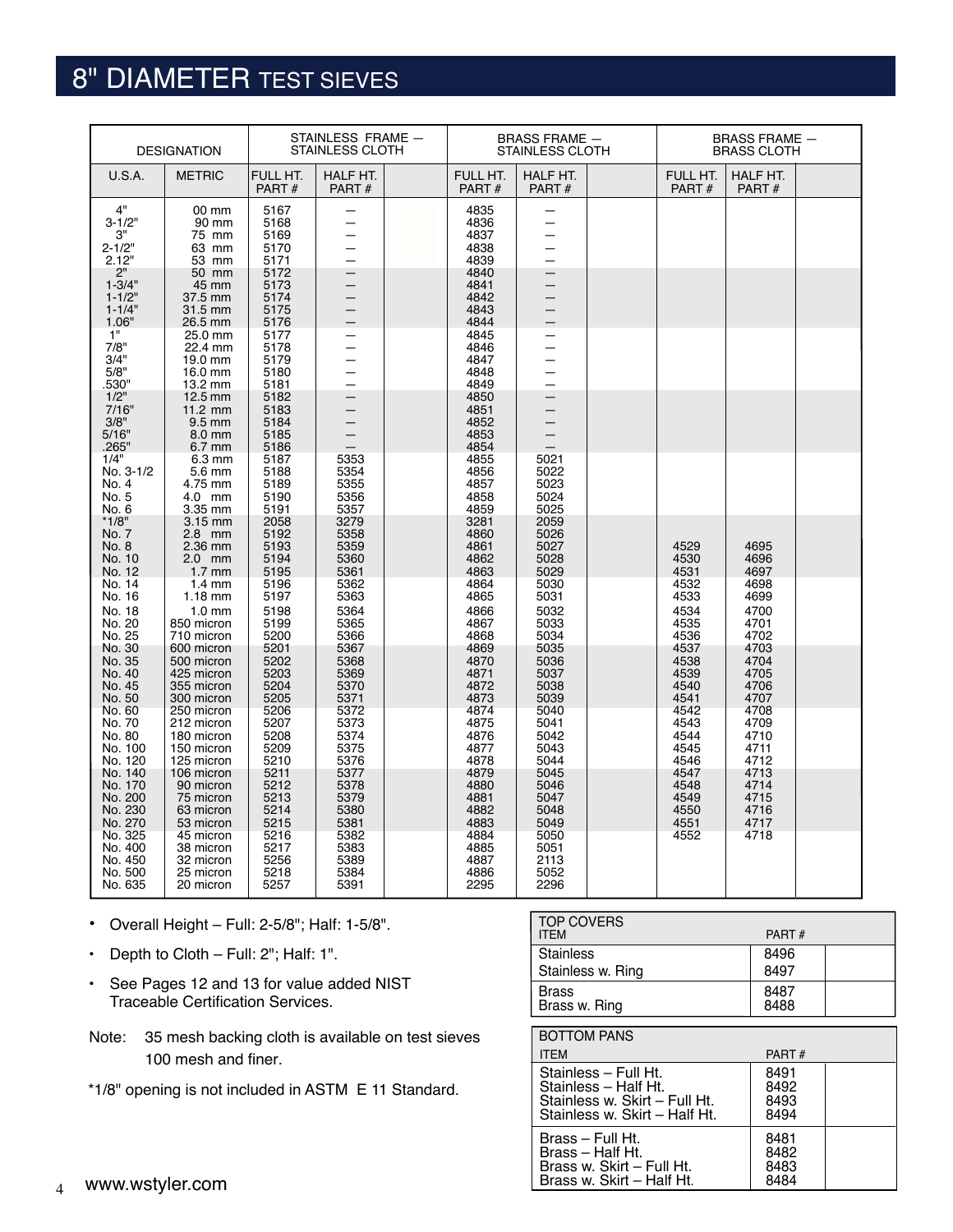| <b>DESIGNATION</b>                                                |                                                                             |                                              | STAINLESS FRAME -<br><b>STAINLESS CLOTH</b>  |                                              |                                              | <b>BRASS FRAME -</b><br>STAINLESS CLOTH      |                                              |                                              | <b>BRASS FRAME -</b><br><b>BRASS CLOTH</b>   |  |
|-------------------------------------------------------------------|-----------------------------------------------------------------------------|----------------------------------------------|----------------------------------------------|----------------------------------------------|----------------------------------------------|----------------------------------------------|----------------------------------------------|----------------------------------------------|----------------------------------------------|--|
| <b>U.S.A.</b>                                                     | <b>METRIC</b>                                                               | FULL HT.<br>PART#                            | INTER. HT.<br>PART#                          | HALF HT.<br>PART#                            | FULL HT.<br>PART#                            | INTER. HT.<br>PART#                          | HALF HT.<br>PART#                            | FULL HT.<br>PART#                            | HALF HT.<br>PART#                            |  |
| 4"<br>$3 - 1/2"$<br>$3"$<br>$2 - 1/2"$<br>2.12"                   | 100 mm<br>90 mm<br>75 mm<br>63 mm<br>53 mm                                  | 6635<br>6636<br>6637<br>6638<br>6639         | 2300<br>9109<br>2155<br>9281<br>2301         | 6801<br>6802<br>6803<br>6804<br>6805         | 6967<br>6968<br>6969<br>6970<br>6971         | 7200<br>7201<br>7202<br>7203<br>7204         | 2297<br>2298<br>7135<br>7136<br>7137         |                                              |                                              |  |
| 2 <sup>n</sup><br>$1 - 3/4"$<br>$1 - 1/2"$<br>$1 - 1/4"$<br>1.06" | 50 mm<br>45 mm<br>37.5 mm<br>31.5 mm<br>26.5 mm                             | 6640<br>6641<br>6642<br>6643<br>6644         | 9282<br>6705<br>9193<br>9194<br>2302         | 6806<br>6807<br>6808<br>6809<br>6810         | 6972<br>6973<br>6974<br>6975<br>6976         | 7205<br>7206<br>7207<br>7208<br>7209         | 7138<br>7139<br>7140<br>7141<br>7142         |                                              |                                              |  |
| 1"<br>7/8"<br>3/4"<br>5/8"<br>.530"                               | 25.0 mm<br>22.4 mm<br>19.0 mm<br>16.0 mm<br>13.2 mm                         | 6645<br>6646<br>6647<br>6648<br>6649         | 9195<br>6704<br>9196<br>9411<br>9431         | 6811<br>6812<br>6813<br>6814<br>6815         | 6977<br>6978<br>6979<br>6982<br>6981         | 7210<br>7211<br>7212<br>7213<br>7214         | 7143<br>7144<br>7145<br>7146<br>7147<br>7148 |                                              |                                              |  |
| 1/2"<br>7/16"<br>3/8"<br>5/16"<br>.265"                           | 12.5 mm<br>11.2 mm<br>9.5 mm<br>8.0 mm<br>6.7 mm                            | 6650<br>6651<br>6652<br>6653<br>6654         | 9197<br>6702<br>9198<br>6703<br>2303         | 6816<br>6817<br>6818<br>6819<br>6820         | 6982<br>6983<br>6984<br>6985<br>6986         | 7215<br>7216<br>7217<br>7218<br>7219         | 7149<br>7150<br>7151<br>7152                 |                                              |                                              |  |
| 1/4"<br>No.3-1/2<br>No. 4<br>No. 5<br>No. 6                       | 6.3 mm<br>5.6 mm<br>4.75 mm<br>4.0 mm<br>3.35 mm                            | 6655<br>6656<br>6657<br>6658<br>6659         | 9199<br>2218<br>9280<br>9098<br>9113         | 6821<br>6822<br>6823<br>6824<br>6825         | 6987<br>6988<br>6989<br>6990<br>6691         | 7220<br>7221<br>7222<br>7223<br>7224         | 7153<br>7154<br>7155<br>7156<br>7157         |                                              |                                              |  |
| $*1/8"$<br>No. 7<br>No. 8<br>No. 10<br>No. 12                     | 3.15 mm<br>2.8 mm<br>2.36 mm<br>2.0 mm<br>$1.7$ mm                          | 2761<br>6660<br>6661<br>6662<br>6663         | 9099<br>9100<br>9214<br>9136                 | 2486<br>6826<br>6827<br>6828<br>6829         | 2573<br>6992<br>6993<br>6994<br>6995         | 2486<br>7225<br>7226<br>7227<br>7228         | 3293<br>7158<br>7159<br>7160<br>7161         | 6329<br>6330<br>6331                         | 6495<br>6496<br>6497                         |  |
| No. 14<br>No. 16<br>No. 18<br>No. 20<br>No. 25                    | $1.4$ mm<br>1.18 mm<br>$1.0$ mm<br>850 micron<br>710 micron                 | 6664<br>6665<br>6666<br>6667<br>6668         | 9271<br>9148<br>9079<br>9080<br>9081         | 6830<br>6831<br>6832<br>6833<br>6834         | 6996<br>6997<br>6998<br>6999<br>7000         | 7229<br>7230<br>7231<br>7232<br>7233         | 7162<br>7163<br>7164<br>7165<br>7166         | 6332<br>6333<br>6334<br>6335<br>6336         | 6498<br>6499<br>6500<br>6501<br>6502         |  |
| No. 30<br>No. 35<br>No. 40<br>No. 45<br>No. 50                    | 600 micron<br>500 micron<br>425 micron<br>355 micron<br>300 micron          | 6669<br>6670<br>6671<br>6672<br>6673         | 9082<br>9083<br>9084<br>9085<br>9086         | 6835<br>6836<br>6837<br>6838<br>6839         | 7001<br>7002<br>7003<br>7004<br>7005         | 7234<br>7235<br>7236<br>7237<br>7238         | 7167<br>7168<br>7169<br>7170<br>7171         | 6337<br>6338<br>6339<br>6340<br>6341         | 6503<br>6504<br>6505<br>6206<br>6507         |  |
| No. 60<br>No. 70<br>No. 80<br>No. 100<br>No. 120                  | 250 micron<br>212 micron<br>180 micron<br>150 micron<br>125 micron          | 6674<br>6675<br>6676<br>6677<br>6678         | 9087<br>9149<br>9215<br>9088<br>9089         | 6840<br>6841<br>6842<br>6843<br>6844         | 7006<br>7007<br>7008<br>7009<br>7010         | 7239<br>7240<br>7241<br>7242<br>7243         | 7172<br>7173<br>7174<br>7175<br>7176         | 6342<br>6343<br>6344<br>6345<br>6346         | 6508<br>6509<br>6510<br>6511<br>6512         |  |
| No. 140<br>No. 170<br>No. 200<br>No. 230<br>No. 270<br>No. 325    | 106 micron<br>90 micron<br>75 micron<br>63 micron<br>53 micron<br>45 micron | 6679<br>6680<br>6681<br>6682<br>6683<br>6684 | 9010<br>9090<br>9091<br>9092<br>9093<br>9094 | 6845<br>6846<br>6847<br>6848<br>6849<br>6850 | 7011<br>7012<br>7013<br>7014<br>7015<br>7016 | 7244<br>7245<br>7246<br>7247<br>7248<br>7249 | 7177<br>7178<br>7179<br>7180<br>7181<br>7182 | 6347<br>6348<br>6349<br>6350<br>6351<br>6352 | 6513<br>6514<br>6515<br>6516<br>6517<br>6518 |  |
| No. 400<br>No. 450<br>No. 500                                     | 38 micron<br>32 micron<br>25 micron                                         | 6685<br>6762<br>6686                         | 9013<br>2304<br>9212                         | 6851<br>6856<br>6852                         | 7017<br>2299<br>7018                         | 7250<br>7251<br>7252                         | 7183<br>2153<br>7184                         |                                              |                                              |  |

• Overall Height – Full: 4-1/4"; Intermediate: 3"; Half: 2-5/8".

- Depth to Cloth Full: 3-1/4"; Intermediate: 2"; Half: 1-5/8".
- See Pages 12 and 13 for value added NIST Traceable Certification Services.

Note: 35 mesh backing cloth is available on test sieves 100 mesh and finer.

| <b>TOP COVERS</b> |       |
|-------------------|-------|
| <b>ITEM</b>       | PART# |
| <b>Stainless</b>  | 8536  |
| Stainless w. Ring | 8537  |
| <b>Brass</b>      | 8530  |
| Brass w. Ring     | 8531  |

| <b>BOTTOM PANS</b>                                                                                             |                              |  |
|----------------------------------------------------------------------------------------------------------------|------------------------------|--|
| <b>ITEM</b>                                                                                                    | PART#                        |  |
| Stainless - Full Ht.<br>Stainless - Half Ht.<br>Stainless w. Skirt - Full Ht.<br>Stainless w. Skirt - Half Ht. | 8532<br>8533<br>8534<br>8535 |  |
| Brass - Full Ht.<br>Brass - Half Ht.<br>Brass w. Skirt - Full Ht.<br>Brass w. Skirt - Half Ht.                 | 8526<br>8527<br>8528<br>8529 |  |

See pages 14 - 19 for Ro-Tap Shakers and accessories. The See pages 14 - 19 for Ro-Tap Shakers and accessories.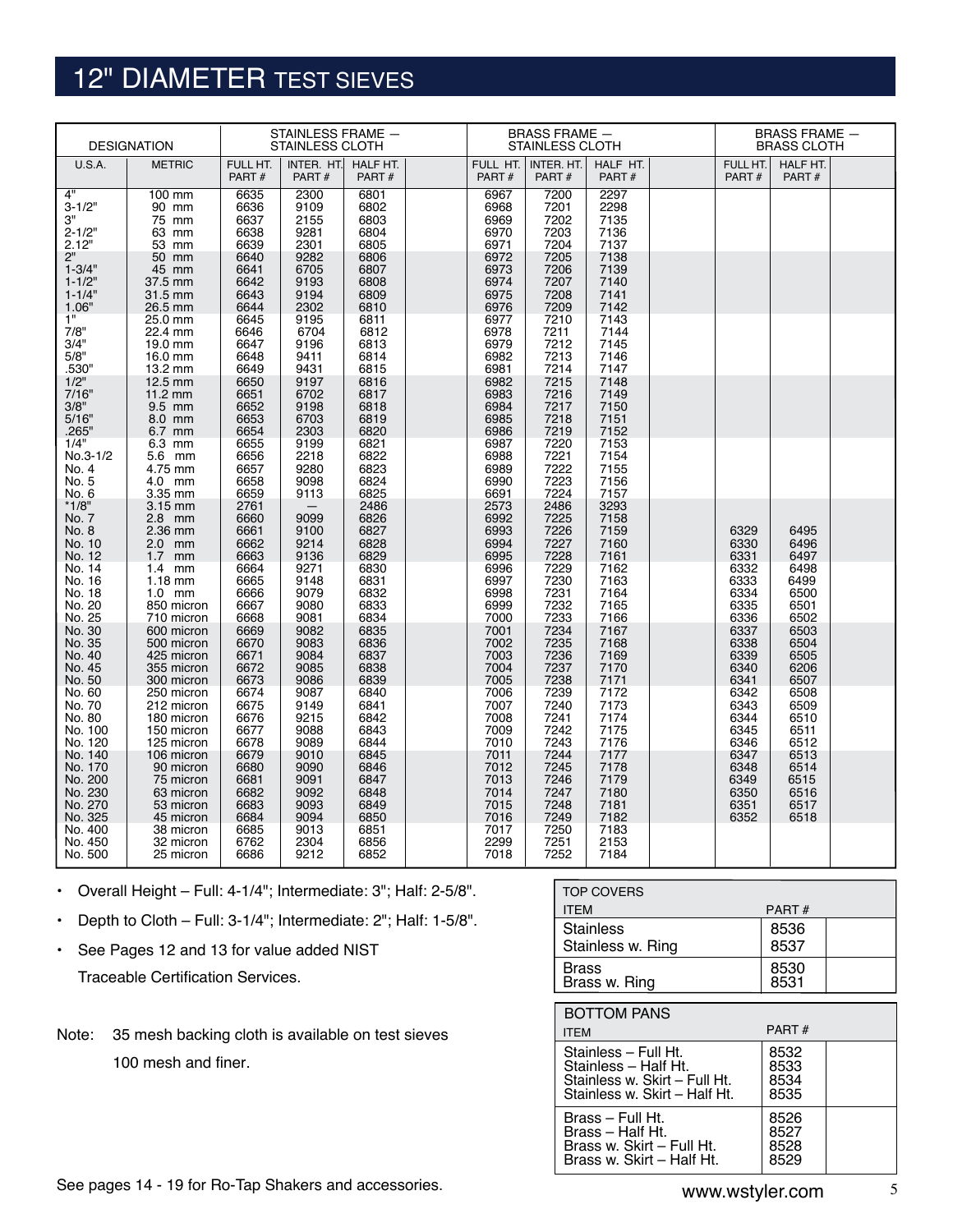| <b>DESIGNATION</b>                                  |                                                                    | STAINLESS FRAME -<br><b>STAINLESS CLOTH</b> |                                      |  | <b>BRASS FRAME -</b><br><b>STAINLESS CLOTH</b> |                                      |  |  |
|-----------------------------------------------------|--------------------------------------------------------------------|---------------------------------------------|--------------------------------------|--|------------------------------------------------|--------------------------------------|--|--|
| U.S.A                                               | <b>METRIC</b>                                                      | FULL HT.<br>PART#                           | HALF HT.<br>PART#                    |  | FULL HT.<br>PART#                              | HALF HT.<br>PART#                    |  |  |
| No. 3-1/2<br>No. 4<br>No. 5<br>No. 6                | 5.6 mm<br>4.75 mm<br>4.0 mm<br>3.35 mm                             | 1285<br>1286<br>1287<br>1288                | 1700<br>1701<br>1702<br>1703         |  | 1534<br>1535<br>1536<br>1537                   | 1617<br>1618<br>1619<br>1620         |  |  |
| No. 7<br>No. 8<br>No. 10<br>No. 12<br>No. 14        | 2.8 mm<br>2.36 mm<br>2.0<br>mm<br>1.7<br>mm<br>1.4<br>mm           | 1289<br>1290<br>1291<br>1292<br>1293        | 1704<br>1705<br>1706<br>1707<br>1708 |  | 1538<br>1539<br>1540<br>1541<br>1542           | 1621<br>1622<br>1623<br>1624<br>1625 |  |  |
| No. 16<br>No. 18<br>No. 20<br>No. 25<br>No. 30      | $1.18$ mm<br>$1.0$ mm<br>850 micron<br>710 micron<br>600 micron    | 1294<br>1295<br>1296<br>1297<br>1298        | 1709<br>1710<br>1711<br>1712<br>1713 |  | 1543<br>1544<br>1545<br>1546<br>1547           | 1626<br>1627<br>1628<br>1629<br>1630 |  |  |
| No. 35<br>No. 40<br>No. 45<br>No. 50<br>No. 60      | 500 micron<br>425 micron<br>355 micron<br>300 micron<br>250 micron | 1299<br>1300<br>1301<br>1302<br>1303        | 1714<br>1715<br>1716<br>1717<br>1718 |  | 1548<br>1549<br>1550<br>1551<br>1552           | 1631<br>1632<br>1633<br>1634<br>1635 |  |  |
| No. 70<br>No. 80<br>No. 100<br>No. 120<br>No. 140   | 212 micron<br>180 micron<br>150 micron<br>125 micron<br>106 micron | 1304<br>1305<br>1306<br>1307<br>1308        | 1719<br>1720<br>1721<br>1722<br>1723 |  | 1553<br>1554<br>1555<br>1556<br>1557           | 1636<br>1637<br>1638<br>1639<br>1640 |  |  |
| No. 170<br>No. 200<br>No. 230<br>No. 270<br>No. 325 | 90 micron<br>75 micron<br>63 micron<br>53 micron<br>45 micron      | 1309<br>1310<br>1311<br>1312<br>1313        | 1724<br>1725<br>1726<br>1727<br>1728 |  | 1558<br>1559<br>1560<br>1561<br>1562           | 1641<br>1642<br>1643<br>1644<br>1645 |  |  |
| No. 400<br>No. 450<br>No. 500<br>No. 635            | 38 micron<br>32 micron<br>25 micron<br>20 micron                   | 1314<br>1324<br>1315<br>1325                | 1729<br>1730<br>1731<br>1732         |  | 1563<br>1565<br>1564<br>1566                   | 1646<br>1648<br>1647<br>1649         |  |  |

- Overall Height Full: 1-3/4"; Half: 1-1/4".
- Depth to Cloth Full: 1-1/4"; Half: 5/8".
- See Pages 12 and 13 for NIST Traceable Certification Services.

| <b>TOP COVERS</b>                     |              |  |
|---------------------------------------|--------------|--|
| <b>ITEM</b>                           | PART#        |  |
| <b>Stainless</b><br>Stainless w. Ring | 8411<br>8412 |  |
| <b>Brass</b><br>Brass w. Ring         | 8405<br>8406 |  |

| <b>BOTTOM PANS</b>            |       |  |
|-------------------------------|-------|--|
| <b>ITEM</b>                   | PART# |  |
| Stainless - Full Ht.          | 8407  |  |
| Stainless - Half Ht.          | 8408  |  |
| Stainless w Skirt - Full Ht   | 8409  |  |
| Stainless w. Skirt - Half Ht. | 8410  |  |
| Brass - Full Ht.              | 8401  |  |
| Brass - Half Ht               | 8402  |  |
| Brass w. Skirt - Full Ht      | 8403  |  |
| Brass w. Skirt - Half Ht.     | 8404  |  |
|                               |       |  |

#### GOLD SERIES TEST SIEVES

- Guarantees that the permissable variation of average opening as allowed by ASTM E-11 is reduced by 50%.
- Designed as "masters" for internal quality assurance programs (8" diameter).
- Each test sieve is optically examined, serialized, and supplied with complete NIST traceable documents.



|         | <b>DESIGNATION</b> | STAINLESS FRAME-STAINLESS CLOTH |                   |  |  |
|---------|--------------------|---------------------------------|-------------------|--|--|
| U.S.A.  | <b>METRIC</b>      | FULL HT.<br>PART#               | HALF HT.<br>PART# |  |  |
| No. 20  | 850 micron         | 5199G                           | 5365G             |  |  |
| No. 25  | 710 micron         | 5200G                           | 5366G             |  |  |
| No. 30  | 600 micron         | 5201G                           | 5367G             |  |  |
| No. 35  | 500 micron         | 5202G                           | 5368G             |  |  |
| No. 40  | 425 micron         | 5203G                           | 5369G             |  |  |
| No. 45  | 355 micron         | 5204G                           | 5370G             |  |  |
| No. 50  | 300 micron         | 5205G                           | 5371G             |  |  |
| No. 60  | 250 micron         | 5206G                           | 5372G             |  |  |
| No. 70  | 212 micron         | 5207G                           | 5373G             |  |  |
| No. 80  | 180 micron         | 5208G                           | 5374G             |  |  |
| No. 100 | 150 micron         | 5209G                           | 5375G             |  |  |
| No. 120 | 125 micron         | 5210G                           | 5376G             |  |  |
| No. 140 | 106 micron         | 5211G                           | 5377G             |  |  |
| No. 170 | 90 micron          | 5212G                           | 5378G             |  |  |
| No. 200 | 75 micron          | 5213G                           | 5379G             |  |  |
| No. 230 | 63 micron          | 5214G                           | 5380G             |  |  |
| No. 270 | 53 micron          | 5215G                           | 5381G             |  |  |
| No. 325 | 45 micron          | 5216G                           | 5382G             |  |  |
| No. 400 | 38 micron          | 5217G                           | 5383G             |  |  |
| No. 500 | 25 micron          | 5218G                           | 5384G             |  |  |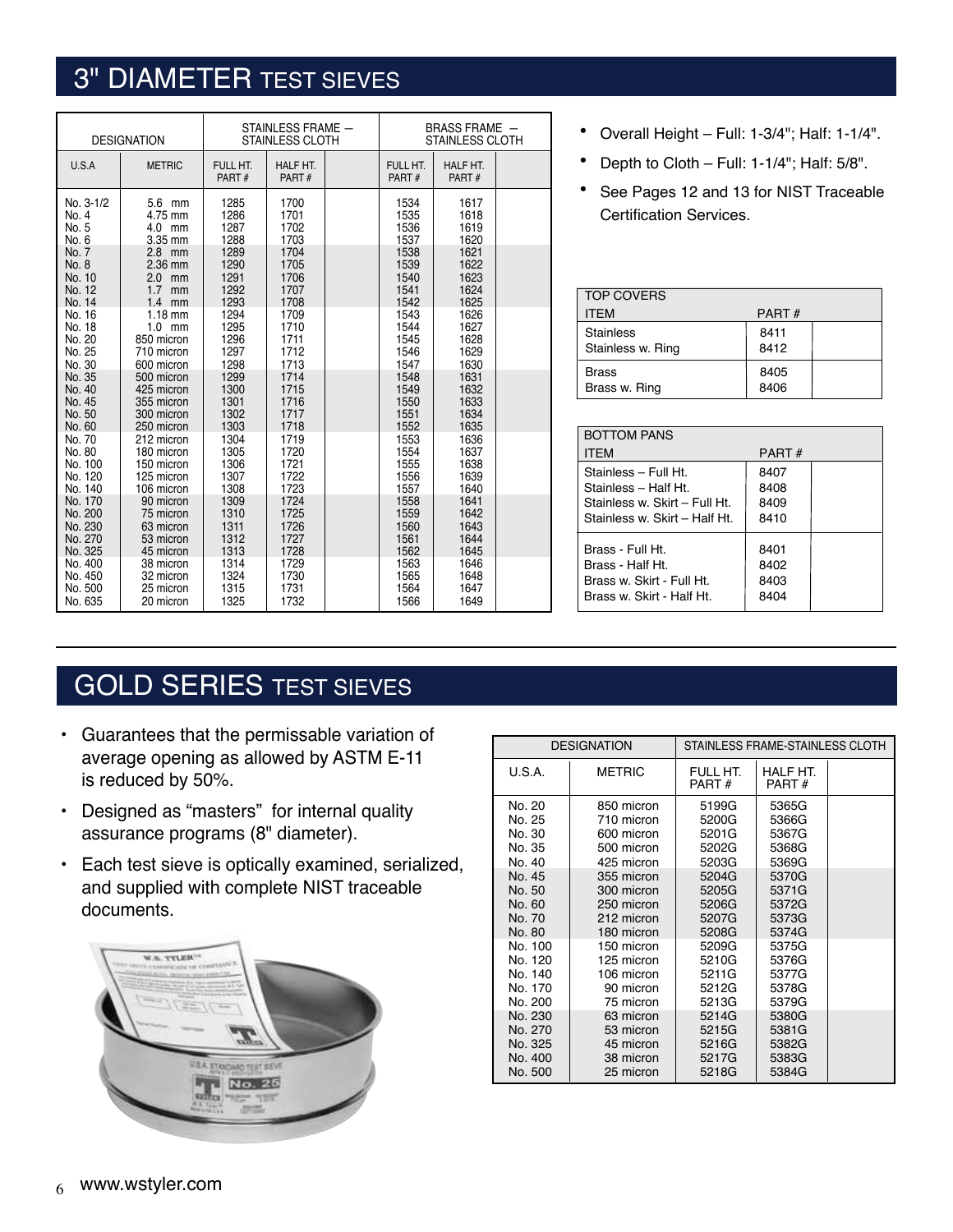| <b>DESIGNATION</b>           |                    | STAINLESS FRAME -<br><b>STAINLESS CLOTH</b> |                   |  | <b>BRASS FRAME -</b><br><b>STAINLESS CLOTH</b> |                   |  |
|------------------------------|--------------------|---------------------------------------------|-------------------|--|------------------------------------------------|-------------------|--|
| <b>METRIC</b>                | U.S.A              | FULL HT.<br>PART#                           | HALF HT.<br>PART# |  | FULL HT.<br>PART#                              | HALF HT.<br>PART# |  |
| 37.5 mm                      | $1 - 1/2"$         | 7256                                        | 7340              |  | 9714                                           | 9814              |  |
| 31.5 mm                      | $1 - 1/4"$         | 7257                                        | 7341              |  | 9715                                           | 9815              |  |
| 28.0 mm                      |                    | 7258                                        | 7342              |  | 9716                                           | 9816              |  |
| 26.5 mm<br>25.0 mm           | 1.06"<br>1"        | 7259<br>7260                                | 7343<br>7344      |  | 9717<br>9718                                   | 9817<br>9818      |  |
| 22.4 mm                      | 7/8"               | 7261                                        | 7345              |  | 9719                                           | 9819              |  |
| 20.0 mm                      |                    | 7262                                        | 7346              |  | 9720                                           | 9820              |  |
| 19.0 mm                      | 3/4"               | 7363                                        | 7347              |  | 9721                                           | 9821              |  |
| 18.0 mm                      |                    | 7264                                        | 7348              |  | 9722                                           | 9822              |  |
| 16.0 mm<br>14.0 mm           | 5/8"               | 7265<br>7266                                | 7349<br>7350      |  | 9723<br>9724                                   | 9823<br>9824      |  |
| 13.2 mm                      | .530"              | 7267                                        | 7351              |  | 9725                                           | 9825              |  |
| 12.5 mm                      | 1/2"               | 7268                                        | 7352              |  | 9726                                           | 9826              |  |
| 11.2 mm                      | 7/16"              | 7269                                        | 7353              |  | 9727                                           | 9827              |  |
| 10.0 mm<br>$9.5$ mm          | 3/8"               | 7270<br>7271                                | 7354<br>7355      |  | 9728<br>9729                                   | 9828<br>9829      |  |
| $9.0 \text{ mm}$             |                    | 7272                                        | 7356              |  | 9730                                           | 9830              |  |
| 8.0 mm                       | 5/16"              | 7273                                        | 7357              |  | 9731                                           | 9831              |  |
| $7.1 \text{ mm}$             |                    | 7274                                        | 7358              |  | 9732                                           | 9832              |  |
| 6.7 mm                       | .265"              | 7275                                        | 7359              |  | 9733                                           | 9833              |  |
| 6.3 mm<br>5.6 mm             | 1/4"<br>No. 3 1/2" | 7276<br>7277                                | 7360<br>7361      |  | 9734<br>9735                                   | 9834<br>9835      |  |
| $5.0 \text{ mm}$             |                    | 7278                                        | 7362              |  | 9736                                           | 9836              |  |
| 4.75 mm                      | No. 4              | 7279                                        | 7363              |  | 9737                                           | 9837              |  |
| 4.5 mm                       |                    | 7280                                        | 7364              |  | 9738                                           | 9838              |  |
| $4.0$ mm                     | No. 5              | 7281                                        | 7365              |  | 9739                                           | 9839              |  |
| 3.55 mm<br>3.35 mm           | No. 6              | 7282<br>7283                                | 7366<br>7367      |  | 9740<br>9741                                   | 9840<br>9841      |  |
| 3.15 mm                      |                    | 7284                                        | 7368              |  | 9742                                           | 9842              |  |
| $2.8$ mm                     | No. 7              | 7285                                        | 7369              |  | 9508                                           | 9608              |  |
| $2.5 \text{ mm}$             |                    | 7286                                        | 7370              |  | 9509                                           | 9609              |  |
| 2.36 mm<br>2.24 mm           | No. 8              | 7287<br>7288                                | 7371<br>7372      |  | 9510<br>9511                                   | 9610<br>9611      |  |
| $2.0$ mm                     | No. 10             | 7289                                        | 7373              |  | 9512                                           | 9612              |  |
| $1.8$ mm                     |                    | 7290                                        | 7374              |  | 9513                                           | 9613              |  |
| $1.7 \text{ mm}$             | No. 12             | 7291                                        | 7375              |  | 9514                                           | 9614              |  |
| $1.6$ mm<br>$1.4 \text{ mm}$ | No. 14             | 7292<br>7293                                | 7376<br>7377      |  | 9515<br>9516                                   | 9615<br>9616      |  |
| $1.25$ mm                    |                    | 7294                                        | 7378              |  | 9517                                           | 9617              |  |
| $1.18$ mm                    | No. 16             | 7295                                        | 7379              |  | 9518                                           | 9618              |  |
| $1.12 \text{ mm}$            |                    | 7296                                        | 7380              |  | 9519                                           | 9619              |  |
| $1.00$ mm<br>900 micron      | No. 18             | 7297<br>7298                                | 7381<br>7382      |  | 9520                                           | 9620<br>9621      |  |
| 850 micron                   | No. 20             | 7299                                        | 7383              |  | 9521<br>9522                                   | 9622              |  |
| 800 micron                   |                    | 7300                                        | 7384              |  | 9523                                           | 9623              |  |
| 710 micron                   | No. 25             | 7301                                        | 7385              |  | 9524                                           | 9624              |  |
| 630 micron<br>600 micron     |                    | 7302                                        | 7386              |  | 9525                                           | 9625              |  |
| 560 micron                   | No. 30             | 7303<br>7304                                | 7387<br>7388      |  | 9526<br>9527                                   | 9626<br>9627      |  |
| 500 micron                   | No. 35             | 7305                                        | 7389              |  | 9528                                           | 9628              |  |
| 450 micron                   |                    | 7306                                        | 7390              |  | 9529                                           | 9629              |  |
| 425 micron                   | No. 40             | 7307                                        | 7391              |  | 9530                                           | 9630              |  |
| 400 micron<br>355 micron     | No. 45             | 7308<br>7309                                | 7392<br>7393      |  | 9531<br>9532                                   | 9631<br>9632      |  |
| 315 micron                   |                    | 7310                                        | 7394              |  | 9533                                           | 9633              |  |
| 300 micron                   | No. 50             | 7311                                        | 7395              |  | 9534                                           | 9634              |  |
| 280 micron<br>250 micron     |                    | 7312                                        | 7396              |  | 9535                                           | 9635              |  |
| 224 micron                   | No. 60             | 7313<br>7314                                | 7397<br>7398      |  | 9536<br>9537                                   | 9636<br>9637      |  |
| 212 micron                   | No. 70             | 7315                                        | 7399              |  | 9538                                           | 9638              |  |
| 200 micron                   |                    | 7316                                        | 7400              |  | 9539                                           | 9639              |  |
| 180 micron<br>160 micron     | No. 80             | 7317<br>7318                                | 7401              |  | 9540                                           | 9640              |  |
| 150 micron                   | No. 100            | 7319                                        | 7402<br>7403      |  | 9541<br>9542                                   | 9641<br>9642      |  |
| 140 micron                   |                    | 7320                                        | 7404              |  | 9543                                           | 9643              |  |
| 125 micron                   | No. 120            | 7321                                        | 7405              |  | 9544                                           | 9644              |  |
| 112 micron                   |                    | 7322                                        | 7406<br>7407      |  | 9545                                           | 9645              |  |
| 106 micron<br>100 micron     | No. 140            | 7323<br>7324                                | 7408              |  | 9546<br>9547                                   | 9646<br>9647      |  |
| 90 micron                    | No. 170            | 7325                                        | 7409              |  | 9548                                           | 9648              |  |
| 80 micron                    |                    | 7326                                        | 7410              |  | 9549                                           | 9649              |  |
| 75 micron<br>71 micron       | No. 200            | 7327<br>7328                                | 7411<br>7412      |  | 9550                                           | 9650<br>9651      |  |
| 63 micron                    | No. 230            | 7329                                        | 7413              |  | 9551<br>9552                                   | 9652              |  |
| 56 micron                    |                    | 7330                                        | 7414              |  | 9553                                           | 9653              |  |
| 53 micron                    | No. 270            | 7331                                        | 7415              |  | 9554                                           | 9654              |  |
| 50 micron                    | No. 325            | 7332<br>7333                                | 7416<br>7417      |  | 9555                                           | 9655              |  |
| 45 micron<br>40 micron       |                    | 7334                                        | 7418              |  | 9556<br>9557                                   | 9656<br>9657      |  |
| 38 micron                    | No. 400            | 7335                                        | 7419              |  | 9558                                           | 9658              |  |
| 36 micron                    |                    | 7336                                        | 7420              |  | 9794                                           | 9894              |  |
| 32 micron<br>25 micron       | No. 450<br>No. 500 | 7337<br>7338                                | 7421<br>7422      |  | 9795<br>9797                                   | 9895<br>9897      |  |
| 20 micron                    | No. 635            | 7339                                        | 7423              |  | 9799                                           | 9899              |  |

**300 mm diameter Test Sieves are available in Stainless Frame and Stainless Cloth only.** *Call for details.*

- Conforms to current ISO 3310-1 and BS410 Specifications .
- Overall Height Full: 2-5/8"; Half: 1-7/8" .
- Depth to Cloth Full: 2"; Half: 1" .

Note: 35 mesh backing cloth is available on test sieves 100 mesh and finer.

| <b>TOP COVERS</b> |       |  |
|-------------------|-------|--|
| <b>ITEM</b>       | PART# |  |
| <b>Stainess</b>   | 9902  |  |
| <b>Brass</b>      | 9902M |  |

| <b>BOTTOM PANS</b><br><b>ITFM</b>                            | PART#          |  |
|--------------------------------------------------------------|----------------|--|
| <b>Stainless Full Height</b><br><b>Stainless Half Height</b> | 9901<br>9903   |  |
| <b>Brass Full Height</b><br><b>Brass Half Height</b>         | 9901M<br>9903M |  |

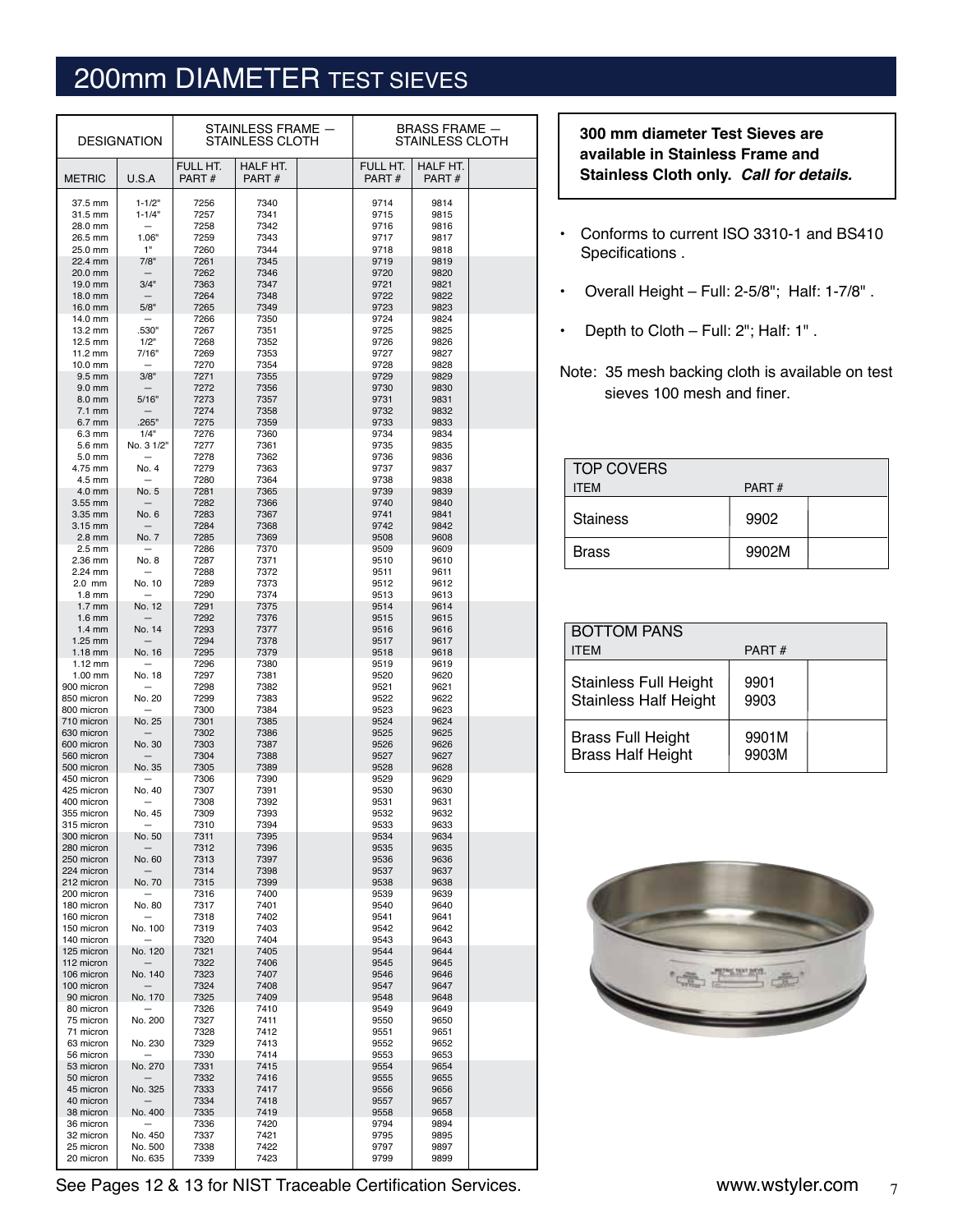| <b>DESIGNATION</b>                                                        |                                                                                         |                                                      | <b>STAINLESS FRAME-</b><br><b>STAINLESS CLOTH</b>    |  |
|---------------------------------------------------------------------------|-----------------------------------------------------------------------------------------|------------------------------------------------------|------------------------------------------------------|--|
| U.S.A.                                                                    | <b>METRIC</b>                                                                           | FULL HT.<br>PART#                                    | HALF HT.<br>PART#                                    |  |
| 1"<br>7/8"<br>3/4"<br>5/8"<br>.530"<br>1/2"                               | 25.0<br>mm<br>22.4<br>mm<br>19.0<br>mm<br>16.0<br>mm<br>13.2<br>mm<br>12.5<br>mm        | 3845<br>3846<br>3847<br>3848<br>3849<br>3850         | $\overline{\phantom{0}}$                             |  |
| 7/16"<br>3/8"<br>5/16"<br>.265"<br>1/4"<br>No. 3-1/2                      | 11.2<br>mm<br>9.5<br>mm<br>8.0<br>mm<br>6.7<br>mm<br>6.3<br>mm<br>5.6<br>mm             | 3851<br>3852<br>3853<br>3854<br>3855<br>3856         | $\overline{a}$<br>4022                               |  |
| No. 4<br>No. 5<br>No. 6<br>No. 7<br>No. 8<br>No. 10                       | 4.75 mm<br>4.0 mm<br>3.35 mm<br>2.80 mm<br>2.36 mm<br>2.0<br>mm                         | 3857<br>3858<br>3859<br>3860<br>3861<br>3862         | 4023<br>4024<br>4025<br>4026<br>4027<br>4028         |  |
| No. 12<br>No. 14<br>No. 16<br>No. 18<br>No. 20<br>No. 25                  | 1.7<br>mm<br>1.4<br>mm<br>$1.18$ mm<br>$1.0$ mm<br>850 micron<br>710 micron             | 3863<br>3864<br>3865<br>3866<br>3867<br>3868         | 4029<br>4030<br>4031<br>4032<br>4033<br>4034         |  |
| No. 30<br>No. 35<br>No. 40<br>No. 45<br>No. 50<br>No. 60                  | 600 micron<br>500 micron<br>425 micron<br>355 micron<br>300 micron<br>250 micron        | 3869<br>3870<br>3871<br>3872<br>3873<br>3874         | 4035<br>4036<br>4037<br>4038<br>4039<br>4040         |  |
| No. 70<br>No. 80<br>No. 100<br>No. 120<br>No. 140<br>No. 170              | 212 micron<br>180 micron<br>150 micron<br>125 micron<br>106 micron<br>90 micron         | 3875<br>3876<br>3877<br>3878<br>3879<br>3880         | 4041<br>4042<br>4043<br>4044<br>4045<br>4046         |  |
| No. 200<br>No. 230<br>No. 270<br>No. 325<br>No. 400<br>No. 450<br>No. 500 | 75 micron<br>63 micron<br>53 micron<br>45 micron<br>38 micron<br>32 micron<br>25 micron | 3881<br>3882<br>3883<br>3884<br>3885<br>3889<br>3386 | 4047<br>4048<br>4049<br>4050<br>4051<br>4053<br>4052 |  |

| <b>TOP COVERS</b> |       |  | 11 J. 17 U<br>No. 200 | <b>UU IIIIUIUII</b><br>75 micron |  |
|-------------------|-------|--|-----------------------|----------------------------------|--|
| <b>ITEM</b>       | PART# |  |                       |                                  |  |
| Stainless         | 8471  |  |                       | TOP COVERS                       |  |
| Stainless w. Ring | 8472  |  |                       | <b>ITEM</b>                      |  |
|                   |       |  |                       | ---                              |  |

| <b>BOTTOM PANS</b>                                    |              |  |
|-------------------------------------------------------|--------------|--|
| <b>ITFM</b>                                           | PART#        |  |
| Stainless - Full Ht.<br>Stainless w. Skirt - Full Ht. | 8467<br>8469 |  |

- Overall Height Full: 2-5/8"; Half: 1-7/8".
- Depth to Cloth Full: 1-3/4"; Half: 1".  $\vert \cdot \vert$  Overall Height Full: 4"

Note: 35 mesh backing cloth is available on test sieves 100 mesh and finer.

\*1/8" opening is not included in ASTM E 11 Standard.

6" DIAMETER TEST SIEVES 10" DIAMETER TEST SIEVES

| <b>DESIGNATION</b> |                   | STAINLESS FRAME-<br><b>STAINLESS CLOTH</b> |  |
|--------------------|-------------------|--------------------------------------------|--|
| U.S.A.             | <b>METRIC</b>     | PART#                                      |  |
| 4"                 | 100 mm            | 5799                                       |  |
| $3 - 1/2"$         | 90 mm             | 5800                                       |  |
| 3"                 | 75 mm             | 5801                                       |  |
| $2 - 1/2"$         | 63 mm             | 5802                                       |  |
| 2.12"              | 53 mm             | 5803                                       |  |
| 2 <sup>n</sup>     | 50 mm             | 5804                                       |  |
| $1 - 3/4"$         | 45 mm             | 5805                                       |  |
| $1 - 1/2"$         | 37.5 mm           | 5806                                       |  |
| $1 - 1/4"$         | 31.5 mm           | 5807                                       |  |
| 1.06"              | 26.5 mm           | 5808                                       |  |
| 1"                 | 25.0 mm           | 5809                                       |  |
| 7/8"               | 22.4 mm           | 5810                                       |  |
| 3/4"               | 19.0 mm           | 5811                                       |  |
| 5/8"               | 16.0 mm           | 5812                                       |  |
| .530"              | 13.2 mm           | 5813                                       |  |
| 1/2"               | 12.5 mm           | 5814                                       |  |
| 7/16"              | $11.2 \text{ mm}$ | 5815                                       |  |
| 3/8"               | $9.5 \text{ mm}$  | 5816                                       |  |
| 5/16"              | 8.0 mm            | 5817                                       |  |
| .265"              | $6.7$ mm          | 5818                                       |  |
| 1/4"               | $6.3 \text{ mm}$  | 5819                                       |  |
| No. 3-1/2          | 5.6 mm            | 5820                                       |  |
| No. 4              | 4.75 mm           | 5821                                       |  |
| No. 5              | 4.0 mm            | 5822                                       |  |
| No. 6              | 3.35 mm           | 5823                                       |  |
| No. 7              | 2.80 mm           | 5824                                       |  |
| No. 8              | 2.36 mm           | 5825                                       |  |
| No. 10             | 2.0 mm            | 5826                                       |  |
| No. 12             | $1.7 \text{ mm}$  | 5827                                       |  |
| No. 14             | $1.4 \text{ mm}$  | 5828                                       |  |
| No. 16             | $1.18$ mm         | 5829                                       |  |
| No. 18             | $1.0$ mm          | 5830                                       |  |
| No. 20             | 850 micron        | 5831                                       |  |
| No. 25             | 710 micron        | 5832                                       |  |
| No. 30             | 600 micron        | 5833                                       |  |
| No. 35             | 500 micron        | 5834                                       |  |
| No. 40             | 425 micron        | 5835                                       |  |
| No. 45             | 355 micron        | 5836                                       |  |
| No. 50             | 300 micron        | 5837                                       |  |
| No. 60             | 250 micron        | 5838                                       |  |
| No. 70             | 212 micron        | 5839                                       |  |
| No. 80             | 180 micron        | 5840                                       |  |
| No. 100            | 150 micron        | 5841                                       |  |
| No. 120            | 125 micron        | 5842                                       |  |
| No. 140            | 106 micron        | 5843                                       |  |
| No. 170            | 90 micron         | 5844                                       |  |
| No. 200            | 75 micron         | 5845                                       |  |

| <b>I TOP COVERS</b>            |              |  |
|--------------------------------|--------------|--|
| <b>ITFM</b>                    | PART#        |  |
| Stainless<br>Stainless w. Ring | 8516<br>8517 |  |

| PART# |  |
|-------|--|
| 8512  |  |
| 8514  |  |
|       |  |

Note: 35 mesh backing cloth is available on test sieves 100 mesh and finer.

\*1/8" opening is not included in ASTM E 11 Standard.

See Pages 12 & 13 for Value Added NIST Traceable Certification Services.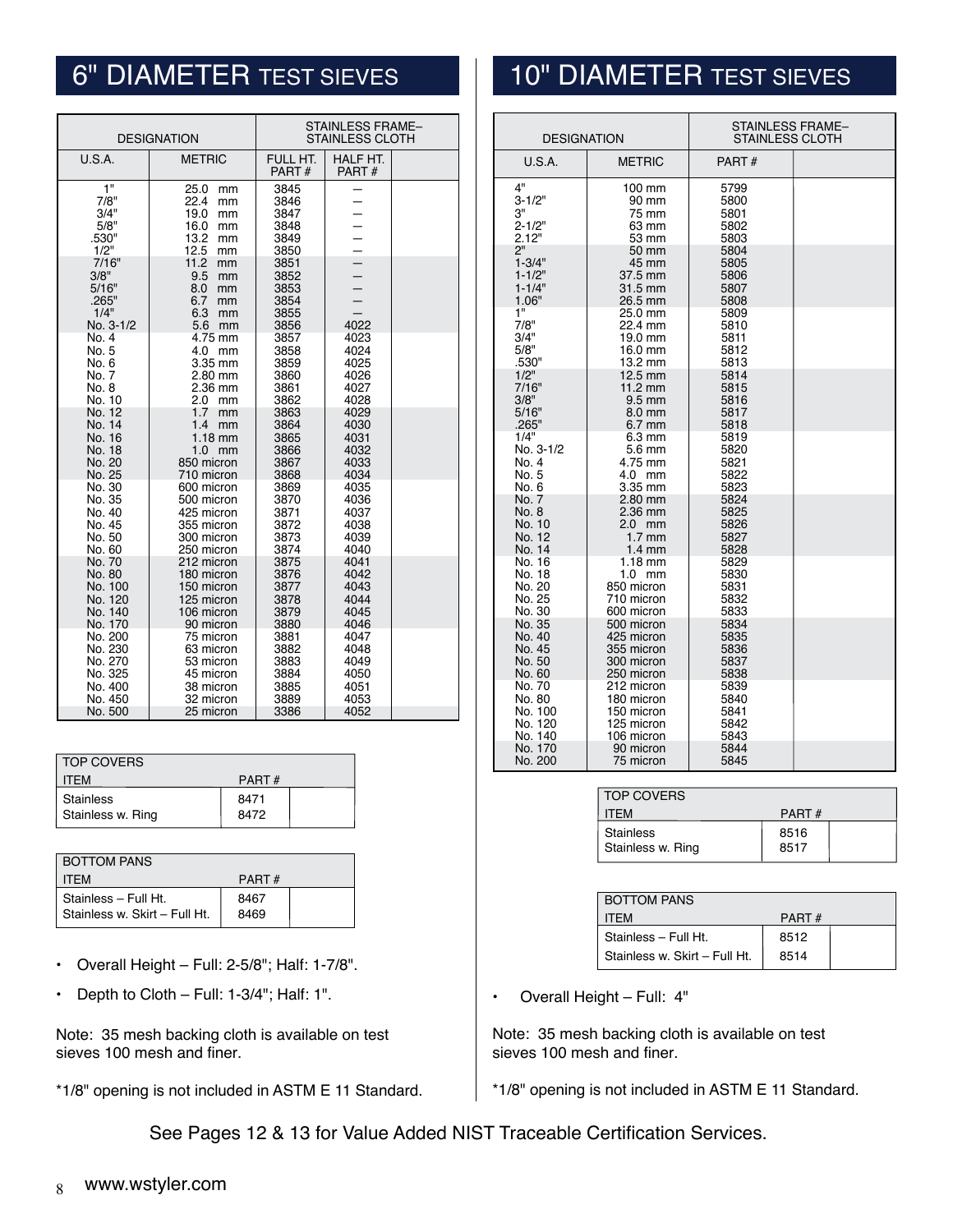| <b>DESIGNATION</b>                                 |                                                           | <b>BRASS FRAME -</b><br><b>STAINLESS CLOTH</b> |  |
|----------------------------------------------------|-----------------------------------------------------------|------------------------------------------------|--|
| U.S.A.                                             | <b>METRIC</b>                                             | PART#                                          |  |
| 4"                                                 | 100 mm                                                    | 7503                                           |  |
| $3 - 1/2"$                                         | 90 mm                                                     | 7504                                           |  |
| З"                                                 | 75 mm                                                     | 7505                                           |  |
| $2 - 1/2"$                                         | 63 mm                                                     | 7506                                           |  |
| 2.12"                                              | 53 mm                                                     | 7507                                           |  |
| ייפ                                                | 50 mm                                                     | 7508                                           |  |
| $1 - 3/4"$                                         | 45 mm                                                     | 7509                                           |  |
| $1 - 1/2"$                                         | 37.5 mm                                                   | 7510                                           |  |
| $1 - 1/4"$                                         | 31.5 mm                                                   | 7511                                           |  |
| 1.06"                                              | 26.5 mm                                                   | 7512                                           |  |
| 1"                                                 | 25.0 mm                                                   | 7513                                           |  |
| 7/8"                                               | 22.4 mm                                                   | 7514                                           |  |
| 3/4"                                               | 19.0 mm                                                   | 7515                                           |  |
| 5/8"                                               | 16.0 mm                                                   | 7516                                           |  |
| .530"                                              | 13.2 mm                                                   | 7517                                           |  |
| 1/2"                                               | 12.5 mm                                                   | 7518                                           |  |
| 7/16"                                              | $11.2 \text{ mm}$                                         | 7519                                           |  |
| 3/8"                                               | $9.5 \text{ mm}$                                          | 7520                                           |  |
| 5/16"                                              | 8.0 mm                                                    | 7521                                           |  |
| .265"                                              | 6.7 mm                                                    | 7522                                           |  |
| 1/4"                                               | $6.3 \text{ mm}$                                          | 7523                                           |  |
| No. 3-1/2                                          | 5.6 mm                                                    | 7524                                           |  |
| No. 4                                              | 4.75 mm                                                   | 7525                                           |  |
| No. 5                                              | 4.0 mm                                                    | 7526                                           |  |
| No. 6                                              | 3.35 mm                                                   | 7527                                           |  |
| No. 7                                              | 2.80 mm                                                   | 7528                                           |  |
| No. 8<br>No. 10<br>No. 12<br>No. 14<br>No. 16      | 2.36 mm<br>$2.0$ mm<br>1.7<br>mm<br>$1.4$ mm<br>$1.18$ mm | 7529<br>7530<br>7531<br>7532<br>7533           |  |
| No. 18                                             | $1.0$ mm                                                  | 7534                                           |  |
| No. 20                                             | 850 micron                                                | 7535                                           |  |
| No. 25                                             | 710 micron                                                | 7536                                           |  |
| No. 30                                             | 600 micron                                                | 7537                                           |  |
| No. 35                                             | 500 micron                                                | 7538                                           |  |
| No. 40                                             | 425 micron                                                | 7539                                           |  |
| No. 45                                             | 355 micron                                                | 7540                                           |  |
| No. 50                                             | 300 micron                                                | 7541                                           |  |
| No. 60                                             | 250 micron                                                | 7542                                           |  |
| No. 70                                             | 212 micron                                                | 7543                                           |  |
| No. 80<br>No. 100<br>No. 120<br>No. 140<br>No. 170 | 180 micron<br>150 micron<br>125 micron<br>106 micron      | 7544<br>7545<br>7546<br>7547                   |  |
| No. 200<br>No. 230                                 | 90 micron<br>75 micron<br>63 micron                       | 7548<br>7549<br>7550                           |  |

| <b>TOP COVERS</b> |       |  |
|-------------------|-------|--|
| <b>ITEM</b>       | PART# |  |
| <b>Brass</b>      | 8558  |  |

| <b>BOTTOM PANS</b> |       |  |
|--------------------|-------|--|
| <b>ITFM</b>        | PART# |  |
| Brass-Full Ht.     | 8556  |  |

- Overall Height 5-1/2"
- Depth to  $C$ loth  $-4-1/2"$

Note: 35 mesh backing cloth is available on test sieves 100 mesh and finer.

#### SPECIAL TEST SIEVE PRODUCTS

All Wet Wash Test Sieves are constructed either in the more durable all stainless steel or with a brass frame and stainless steel sieve cloth. Available in US #4 – 325 meshes.

| ITEM                                     |                                            |
|------------------------------------------|--------------------------------------------|
| 8" Diameter Test Sieve with 4-5/8"       | <b>All Stainless Steel</b>                 |
| overall height and 4-1/8" depth to cloth | <b>Brass Frame/Stainless</b><br>Steel mesh |
| ITEM                                     |                                            |
| 8" Diameter Test Sieve with 8-5/8"       | All Stainless Steel                        |
| overall height and 8-1/8" depth to cloth | <b>Brass Frame/Stainless</b><br>Steel mesh |
| ITEM                                     |                                            |
| 3" Diameter Test Sieve with 4" overall   | All Stainless Steel                        |
| height and 3-1/2" depth to cloth         | <b>Brass Frame/Stainless</b><br>Steel mesh |
| ITEM                                     |                                            |
|                                          |                                            |
| 12" Diameter Test Sieve with 9"          | <b>All Stainless Steel</b>                 |
| overall height and 8" depth to cloth     | <b>Brass Frame/Stainless</b><br>Steel mesh |

- All test sieves above include drain holes in lower frame.
- 35 mesh backing is recommended for U.S.A. #200 and finer



\*\*\*\*\*\*\*\*\*\*\*\*\*\*\*\*\*

| <b>TEST SIEVE CLEANING BRUSHES</b> |
|------------------------------------|
|------------------------------------|

Nylon Model For cleaning sieves having 120 mesh and finer.

PART #

Brass Model For cleaning sieves having 100 mesh and coarser.

PART #

8577 Nylon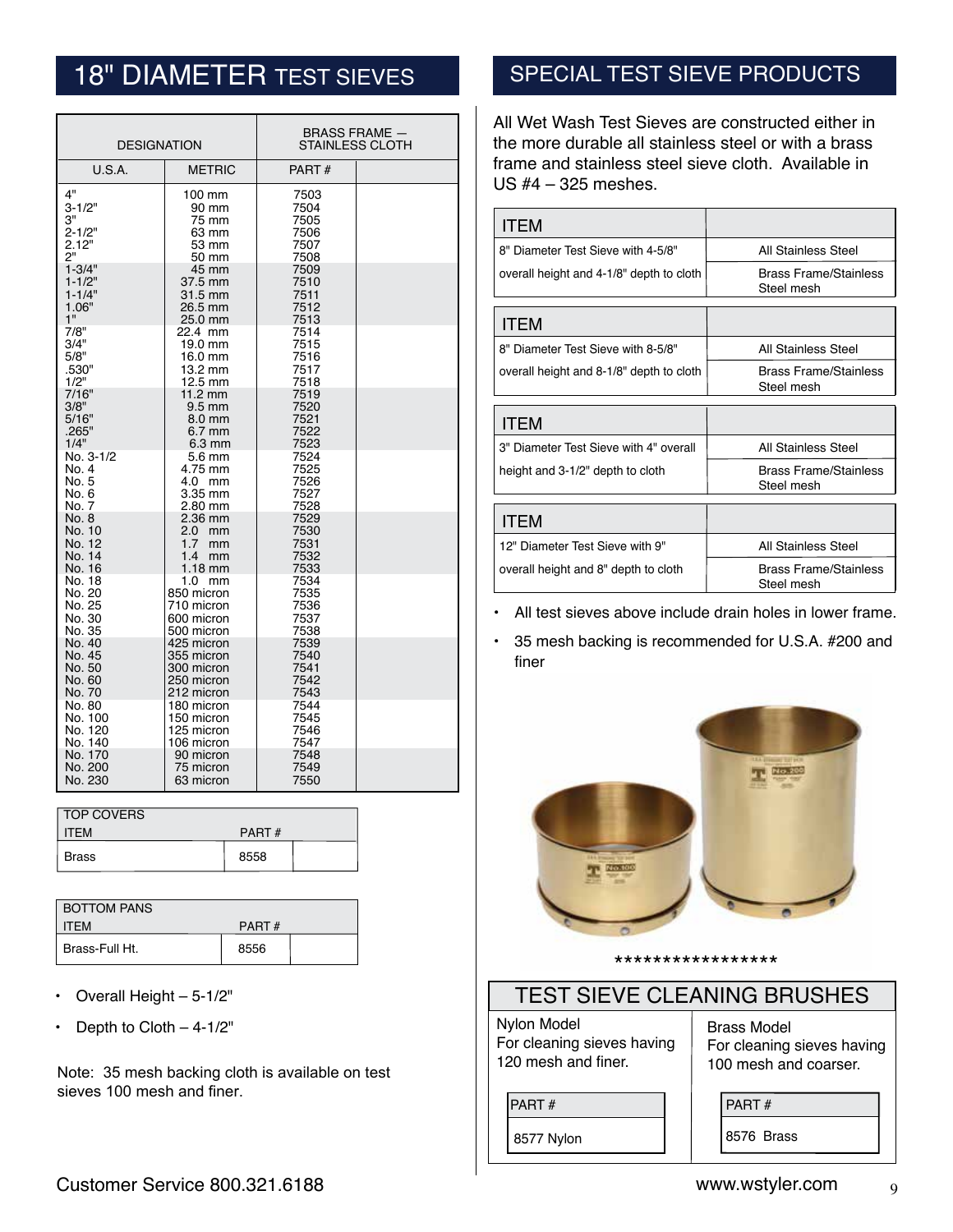# AIR JET TEST SIEVES

|                                                                                                                                                   | <b>DESIGNATION</b>                                                                                                                                                                                    |                                                                                                                      | STAINLESS FRAME -<br><b>STAINLESS CLOTH</b> |
|---------------------------------------------------------------------------------------------------------------------------------------------------|-------------------------------------------------------------------------------------------------------------------------------------------------------------------------------------------------------|----------------------------------------------------------------------------------------------------------------------|---------------------------------------------|
| U.S.A                                                                                                                                             | <b>METRIC</b>                                                                                                                                                                                         | PART#                                                                                                                |                                             |
| No. 8<br>No. 10<br>No. 12<br>No. 14<br>No. 16<br>No. 18<br>No. 20<br>No. 25<br>No. 30<br>No. 35<br>No. 40<br>No. 45<br>No. 50<br>No. 60<br>No. 70 | 2.36 mm<br>2.0<br>mm<br>1.7<br>mm<br>1.4<br>mm<br>$1.18$ mm<br>$1.0$ mm<br>850 micron<br>710 micron<br>600 micron<br>500 micron<br>425 micron<br>355 micron<br>300 micron<br>250 micron<br>212 micron | 9423<br>9418<br>9424<br>9425<br>9152<br>9321<br>9153<br>9250<br>9154<br>9056<br>9016<br>9251<br>9142<br>9143<br>9252 |                                             |
| No. 80<br>No. 100<br>No. 120<br>No. 140<br>No. 170<br>No. 200<br>No. 230<br>No. 270<br>No. 325<br>No. 400<br>No. 450<br>No. 500                   | 180 micron<br>150 micron<br>125 micron<br>106 micron<br>90 micron<br>75 micron<br>63 micron<br>53 micron<br>45 micron<br>38 micron<br>32 micron<br>25 micron                                          | 9101<br>9186<br>9253<br>9015<br>9014<br>9003<br>9004<br>9102<br>9011<br>9133<br>9410<br>9202                         |                                             |

- 200mm in diameter.
- Overall Height 1-3/4".
- Depth to Cloth  $-1-1/8$ ".
- For use with Air Jet Sieving Systems.
- Each Test Sieve is supplied with a Serial Number and a matching Test Sieve Certificate of Compliance.
- See Pages 12 and 13 for NIST Traceable Certification Services.

Customer Service 800.321.6188



#### *NEW!*ALPINE SMART SIEVES for e200LS



Designation | Part No. No. 5 522260<br>No. 6 522262 No. 6 522262<br>No. 7 522265 522265 No. 8 522267<br>No. 10 522269 No. 10<br>No. 12 522272 No. 14 522274<br>No. 16 522276 No. 16<br>No. 18 No. 18 522278<br>No. 20 522214 No. 20 522214<br>No. 25 522216 No. 25 522216<br>No. 30 522219 No. 30 522219<br>No. 35 522221 No. 35 522221<br>No. 40 522223 522223 No. 45 522226<br>No. 50 522228 No. 50<br>No. 60 No. 60 522230<br>No. 70 522233 No. 70 522233<br>No. 80 522235 522235<br>522237 No. 100 No. 120 522239<br>No. 140 522241 No. 140 522241<br>No. 170 522243 No. 170 No. 200 522245<br>No. 230 522247 No. 230<br>No. 270 522250<br>522252 No. 325 522252<br>No. 400 522254 No. 400 No. 450 522257<br>No. 500 522258 No. 500 522258<br>No. 635 522259 No. 635

- 200 mm diameter
- Overall height 1"
- Depth to cloth 7/8"
- For use with e200LS
- ID chip for instant recognition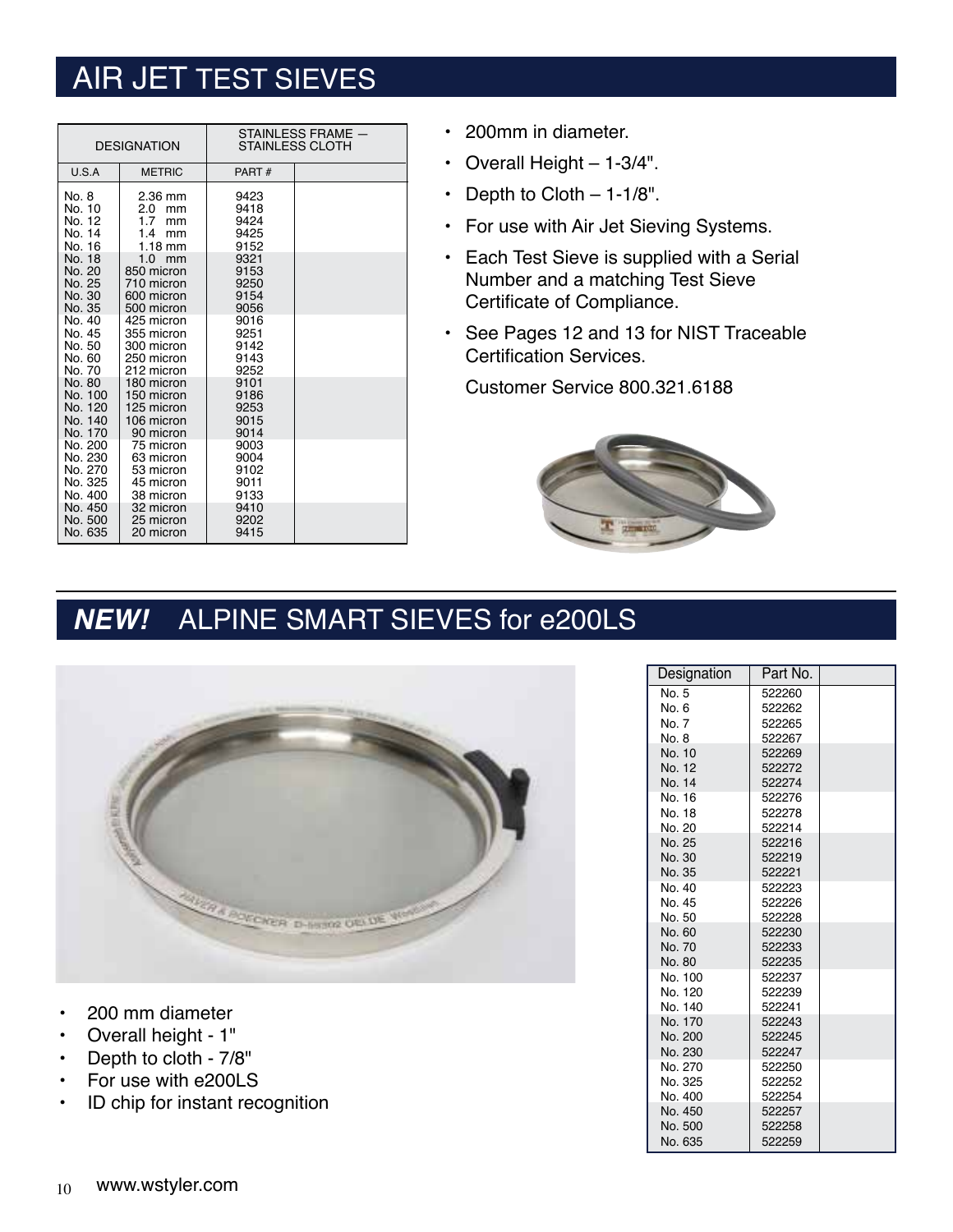# TYLER SIEVING SOFTWARE 3.0

#### **W.S. TYLER** is excited to introduce Sieve Software 3.0.

The product was designed as a fast and simple tool to record, print and save data from a traditional Test Sieve Analysis.

The user- friendly spreadsheet format allows the user to personalize the files and detail each sieve test. The technician must enter the sieve series required and the sample weight retained

on each sieve following the test run. The software will perform the rest of the calculations and create statistical and graphical displays for analysis. The Tyler Sieving Software 3.0 simplifies the Test Sieving process and is affordably priced.

| SIEVING SOFTWARE 3.0 |  |  |
|----------------------|--|--|
| Part #               |  |  |
| SS-300               |  |  |



# ALPINE e200 LS



The Hosokawa ALPINE Air Jet Sieve e200 LS has an attractive ergonomic design and fits nicely on a work bench. A high resolution 6.4" TFT touch screen allows intuitive operation with its easy-to-follow user interface. The integrated analysis guide leads you through comparison analysis, trend analyses for statistics, language switch-over, and setting of country-specific measurement units. Data evaluation is given in tabular form (graphic form with eControl Professional and eControl Ultimate).

#### **SOFTWARE OPTIONS**

#### **• eControl Basic**

Simple sieving user level for quick individual analysis. Intuitive menu guidance makes for easy and reliable operation. Can be upgraded to higher software versions.

#### **• eControl Professional**

Expanded package that includes interface with a balance and additional graphic display abilities. Graphic evaluation is plotted in a cumulative curve. Can be upgraded to higher software version.

#### **• eControl Ultimate**

For special demands that includes traceability, such as for pharmaceuticals. Representation of residual fines concentration and relevant information.

Call Customer Service 800.321.6188 for pricing. www.wstyler.com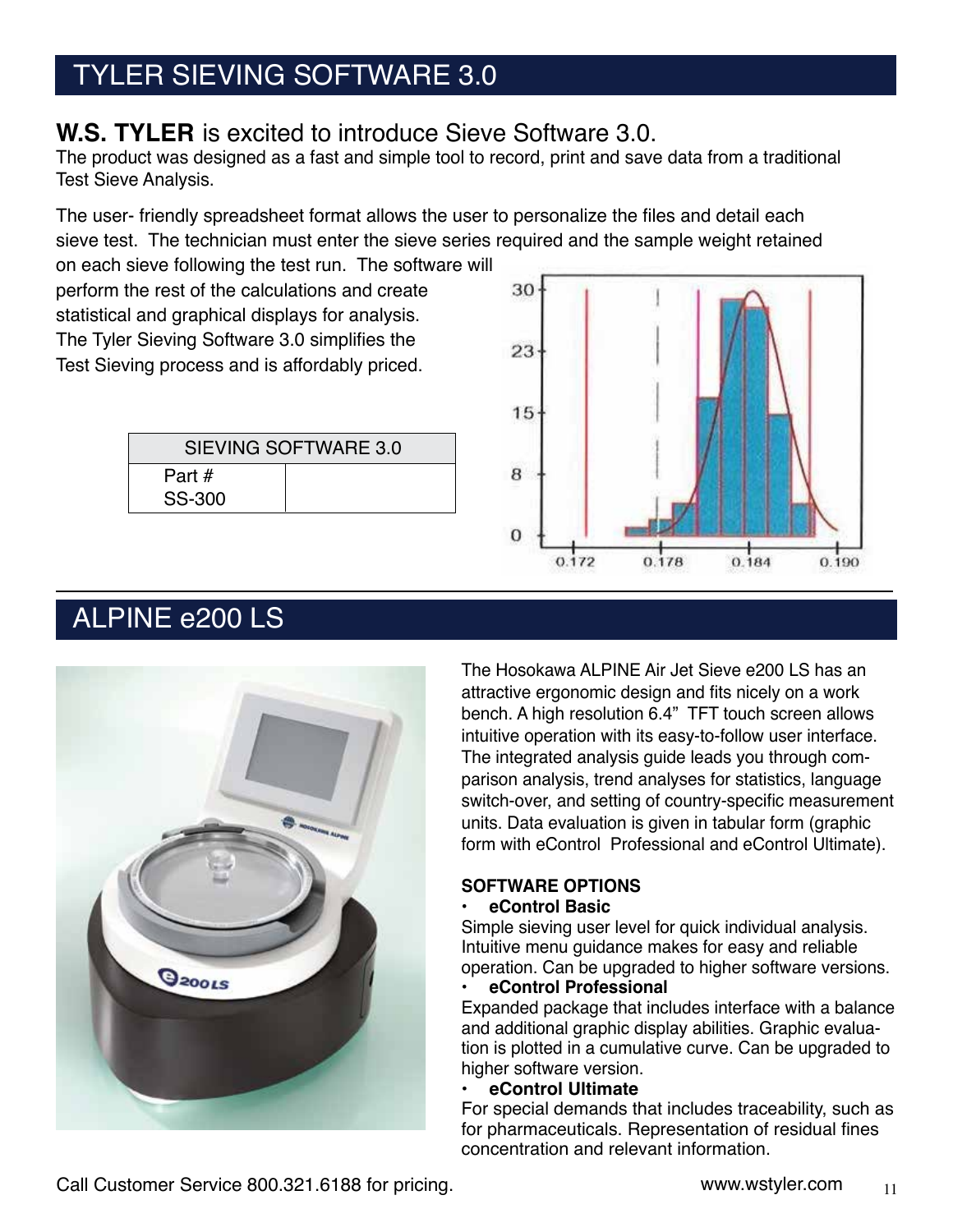# LABORATORY SERVICES

#### CERTIFIED TEST SIEVE (ASTM E11-09 Equivalent - Inspection Grade):

- New and in-use Test Sieves.
- Opening measured with a computerized video imaging system, + / .5 micron.
- Examined to the current ASTM and ISO specifications.
- Products are serialized and supplied with NIST traceable documents, including statistical information on opening sizes and wire diameters (see sample IBC).
- Part # 9998

#### CERTIFIED PLUS TEST SIEVE (ASTM E11-09 Equivalent - Calibration Grade):

- New and in-use Test Sieves.
- Openings measured with a Computerized Video Imaging System, (+ / .5 micron).
- Examined to the current ASTM or ISO Specifications.
- Increased # of measurements provide a 99.73% level of confidence (K-Factor) vs the Inspection grade Test Sieve.
- Products are serialized and supplied with NIST traceable documents, including statistical information on opening sizes and wire diameters.
- Part # 9992

| <b>RECOMMENDED IN-USE SIEVE RECERTIFICATION SCHEDULE</b> |                      |  |  |
|----------------------------------------------------------|----------------------|--|--|
| <b>Aperture</b>                                          | Schedule*            |  |  |
| 5 inches to .25 inches                                   | 80 uses or 36 months |  |  |
| US No. 3 <sup>1</sup> /2 to US No. 12                    | 70 uses or 30 months |  |  |
| US No. 14 to US No. 40                                   | 60 uses or 24 months |  |  |
| US No. 45 to US No. 140                                  | 50 uses or 18 months |  |  |
| US No. 170 to US No. 325                                 | 35 uses or 12 months |  |  |
| US No. 400 to US No. 635                                 | 20 uses or 6 months  |  |  |
| * Whichever comes last                                   |                      |  |  |